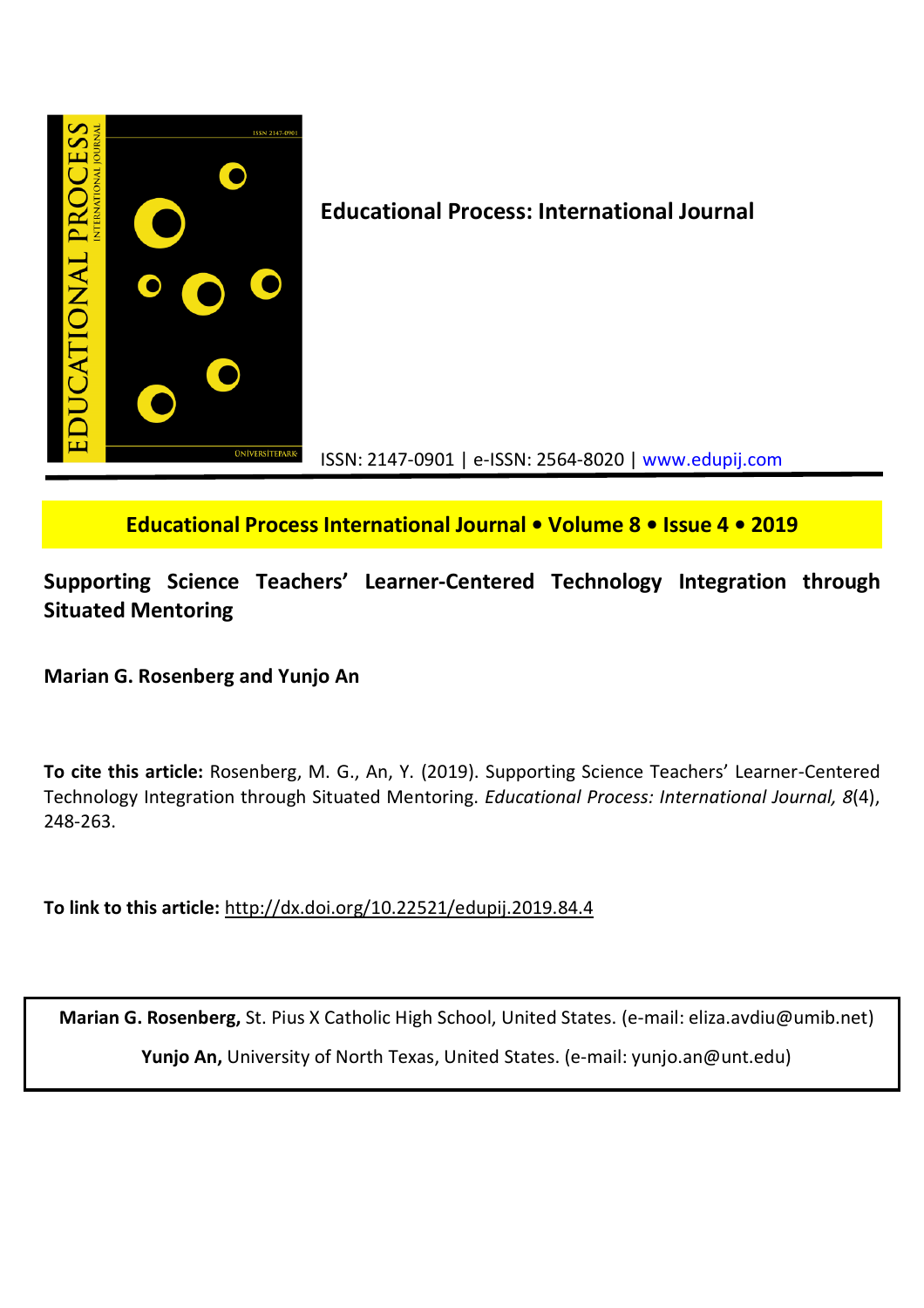# **Supporting Science Teachers' Learner-Centered Technology Integration through Situated Mentoring**

MARIAN G. ROSENBERG and YUNJO AN

## **Abstract**

Learner-centered technology integration is a challenging task for many teachers. In an attempt to support science teachers' learner-centered technology integration efforts, this study developed a situated mentoring program and examined its impact on teachers' attitudes, technology integration practices, and perceived barriers. Further, the study explored ways to improve the situated mentoring program. Qualitative data were collected from pre-mentoring interviews, observations, and post-mentoring interviews. The results revealed that most participants were teacher-centered and somewhat skeptical about the value of technology for learning prior to the mentoring program. The situated mentoring program had a positive effect on the participants' attitudes toward learner-centered technology integration. However, in terms of changes in technology integration practices, the results were mixed and varied from teacher to teacher. The personalized professional development and support appeared to be one of the major strengths of the situated mentoring program. Findings from the participants' program evaluation data provide useful insights into professional development for learner-centered technology integration.

**Keywords:** Learner-centered instruction, student-centered learning, technology integration, learner-centered technology integration, situated learning, situated professional development, science teachers, mentoring.



**Cross Cf** DOI: 10.22521/edupij.2019.84.4

………………………………………........….....………………………………...……………

EDUPIJ • ISSN 2147-0901 • e-ISSN 2564-8020 Copyright © 2019 by ÜNİVERSİTEPARK edupij.com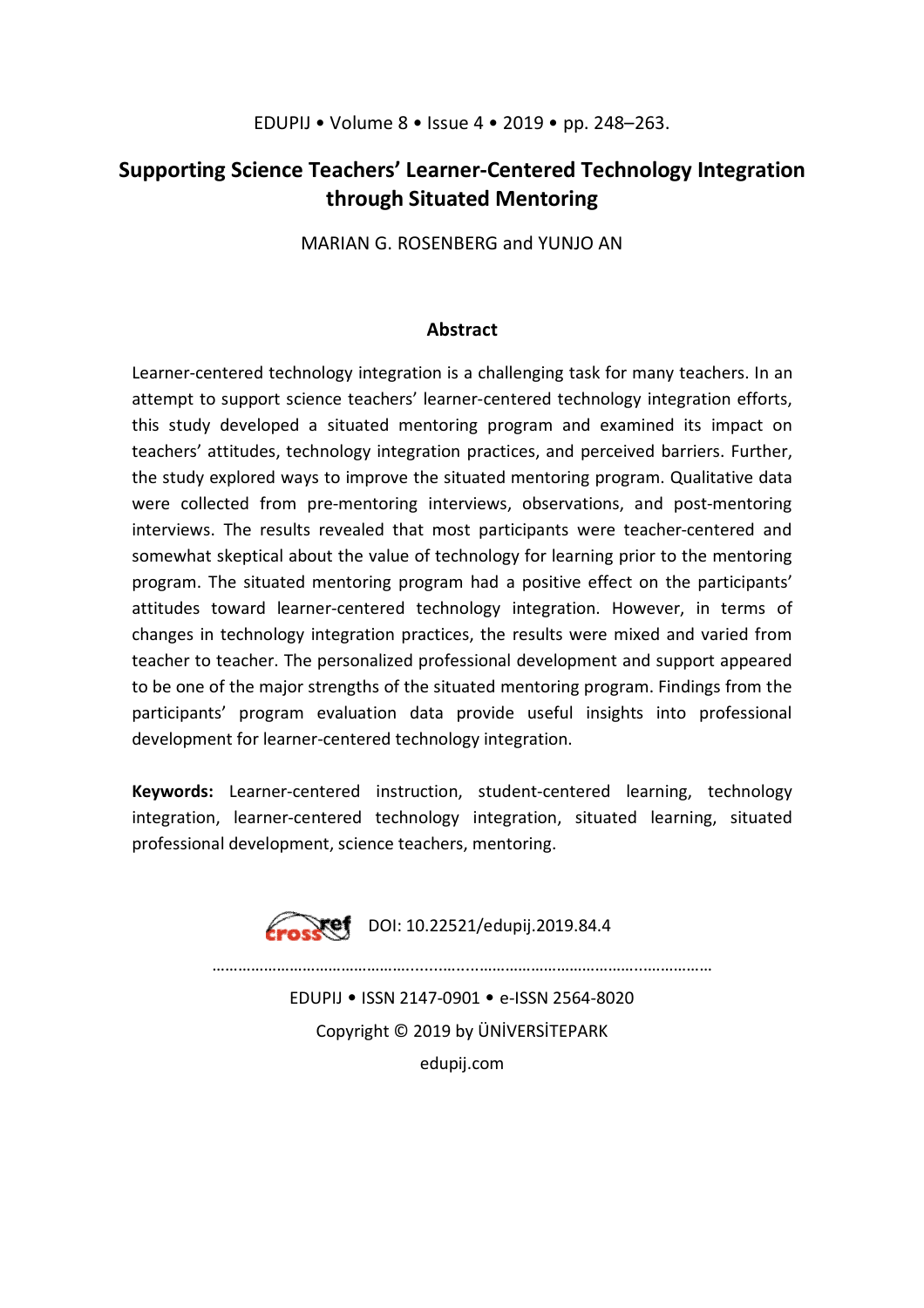The Next Generation Science Standards note that science students cannot fully understand scientific practices nor can they truly appreciate the nature of science without actually engaging in those practices (NGSS Lead States, 2013). Learning about science as a passive observer is inadequate. Science education can benefit from learner-centered approaches, such as project-based learning, problem-based learning, and inquiry-based learning. Project-based and problem-based learning methods have been shown to help students learn to be more open-minded in addition to improving test scores and helping them remember what they learned over a longer period (e.g., Fallik, Eylon, & Rosenfeld, 2008). In science classrooms, inquiry-based instruction has gained significant attention in recent reform programs. Regarding the effectiveness of inquiry-based learning in the science classroom, Abdi (2014) found that students who were instructed through inquiry-based learning achieved higher scores than those who were instructed through the traditional method. The National Science Education Standards set the goal of infusing more frequent, high-quality inquiry-based practices into science instruction (National Research Council, 1996), but this transformation has not yet been realized.

Technology can enhance learner-centered instruction, especially in the science classroom, and can lead to students' deeper understanding of scientific concepts (Dani & Koenig, 2008). For example, interactive simulations can promote students' understanding of abstract concepts by allowing them to quickly design, conduct, and revise their own experiments and test hypotheses (Hannafin & Land, 1997). Technology provides easy access to learning resources and tools that can be used to construct knowledge (Hannafin & Land, 1997). Technology can also facilitate students' collaborative research and discussions. Model making, interactive tutorials, personal response systems, and probeware are additional examples of technologies that can be used to support learner-centered science instruction (Dani & Koenig, 2008). However, teachers are faced with many barriers to technology integration, especially when they are trying to make pedagogical changes at the same time (Pedersen & Liu, 2003). In order to address the barriers to learner-centered technology integration, this study developed a situated mentoring program for science teachers and examined the effects of the mentoring program on the teachers' attitudes, technology integration practices, and perceived barriers.

#### *Literature Review*

Ertmer, Ottenbreit-Leftwich, Sadik, Sendurur, and Sendurur (2012) found that the greatest barriers to technology integration were teachers' beliefs and attitudes, as well as their knowledge and skill levels. Several studies indicate that negative attitudes about technology and lack of knowledge about how to integrate technology are among the major barriers faced by teachers (e.g., Anderson, Groulx, & Maninger, 2011; Ertemer, 2005; Ertmer & Ottenbreit-Leftwich, 2010; Russel, Bebell, O'Dwyer, & O'Connor, 2003). Regarding learnercentered technology integration, research shows that most teachers have positive attitudes toward learner-centered instruction and learner-centered usage of technology (An & Reigeluth, 2011; Yilmaz, 2008), but it is worthwhile noting that teachers' pedagogical beliefs and attitudes are not always consistent with their actual practices. Palak and Walls (2009) found that even when teachers integrate technology frequently and have beliefs that are consistent with learner-centered instruction, they do not automatically begin to use technology in learner-centered ways within the classroom. Similarly, An and Reigeluth (2011)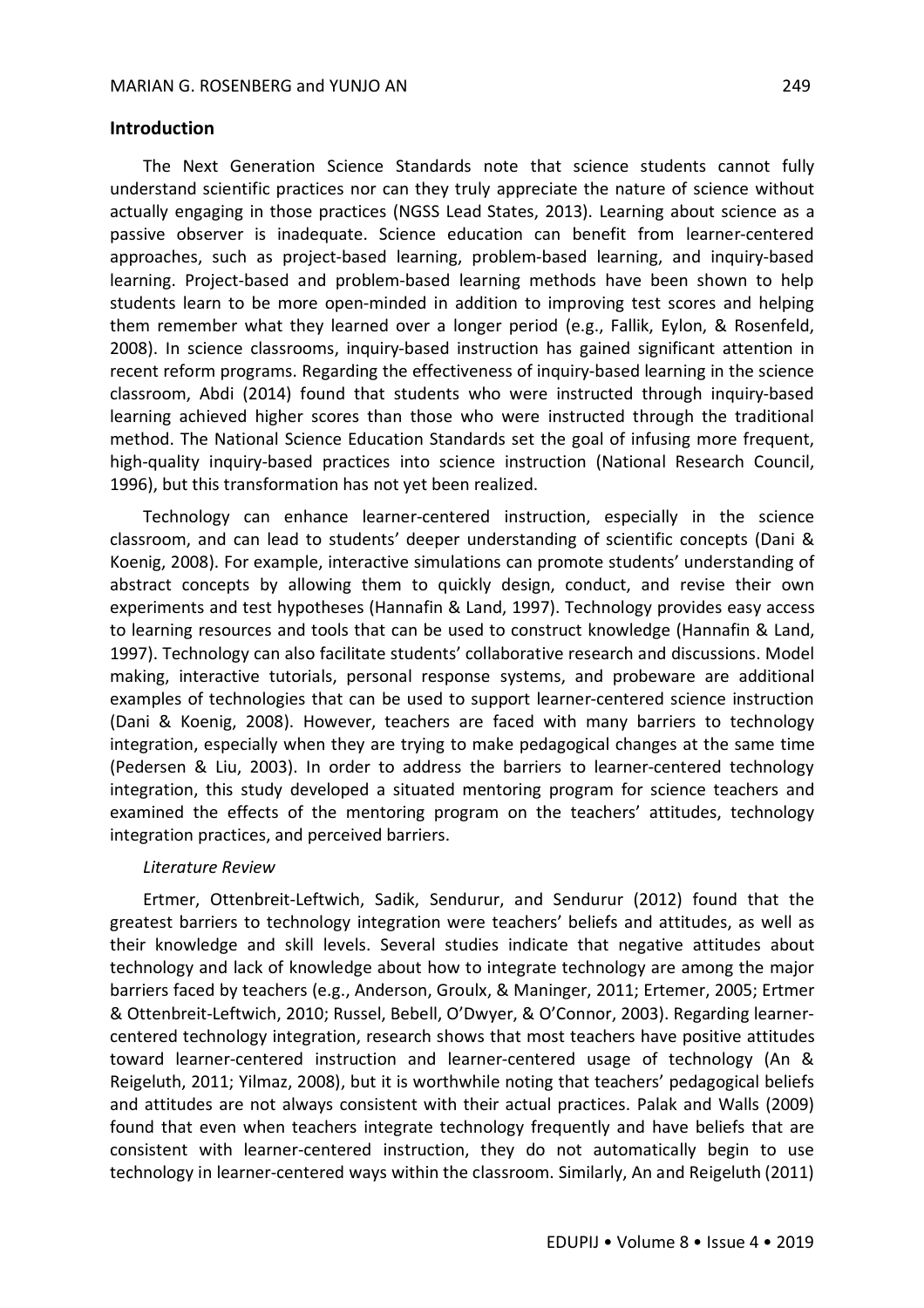noted that learner-centered philosophy does not necessarily lead to learner-centered practice. The results of their study showed that barriers such as lack of technology, lack of time, lack of knowledge about learner-centered instruction, and assessment might prevent teachers from creating learner-centered classrooms even when they are learner-centered in their philosophy. Interestingly, most participants in their study believed that they were learner-centered teachers, but still wanted to learn more about learner-centered instruction, especially practical strategies. More research is needed in order to better understand the barriers to learner-centered technology integration.

Brown, Collins, and Duguid (1989) described a theory of situated cognition where learning takes place within an authentic context. Rather than dispensing knowledge and then expecting students to return to their place of work and use the knowledge effectively, knowledge is gained in the work environment as the student practices with a mentor, and supported by a community. Situated learning, which involves both active individual construction of knowledge and enculturation into a larger community (Cobb, 1994; Lave & Wenger, 1991), directly applies to how teachers learn to use technology with their classes. Situated professional development involving a mentor or technology coach has been shown as an effective way to help teachers learn to integrate technology (Holmes, Polhemus, & Jennings, 2005; Kopcha, 2012; Sugar, 2005). Preservice teachers are frequently assigned to a mentor teacher during student teaching programs, and this arrangement helps new teachers integrate technology where the mentor teacher is experienced with technology instruction (Bell, Maeng, & Binns, 2013; Grove, Strudler, & Odell, 2004; Ward, West, & Isaak, 2002). Veteran teachers can learn to use technology through mentoring as well and have more access to communities of practice among their colleagues. Pairing experienced, technologyusing teachers with new teachers "has the potential to enhance beliefs about and increase instructional uses of technology" (Russell, O'Dwyer, Bebell, & Tao, 2007, p. 415). Matzen and Edmunds (2007) suggested that teachers who "see technology modeled using constructivist compatible, student-centered approaches" (p. 427) are likely to incorporate similar technology usage into their own teaching practices.

Many successful professional development programs also include some type of community of practice where small groups of teachers, with common goals and interests, come together on a regular basis to share knowledge in an informal way (Bell et al., 2013; Glazer & Hannafin, 2008; Guzey & Roehrig, 2009; Hughes, Kerr, & Ooms, 2005; Kopcha, 2010; Patton & Parker, 2017). Communities of practice have proved useful for changing the school culture and for spreading and maintaining technology integration efforts for the longterm. Hughes et al. (2005) found that teachers benefitted from collaboration with colleagues about technology use in their common content area and recommended establishing content-focused technology inquiry groups as part of a professional development approach to technology integration. Science teachers learning to integrate technology can benefit from opportunities to collaborate with peers and receive mentoring from other teachers in the authentic context of science teaching (Bell et al., 2013).

### *Purpose of the Study*

Although technology has become more prevalent in today's classrooms, many teachers still find it difficult to integrate it into their curriculum, and even fewer use it effectively to support learner-centered instruction (O'Dwyer, Russell, & Bebell, 2005; Palak & Walls, 2009). In science classrooms, learner-centered methods enhanced with technology can help engage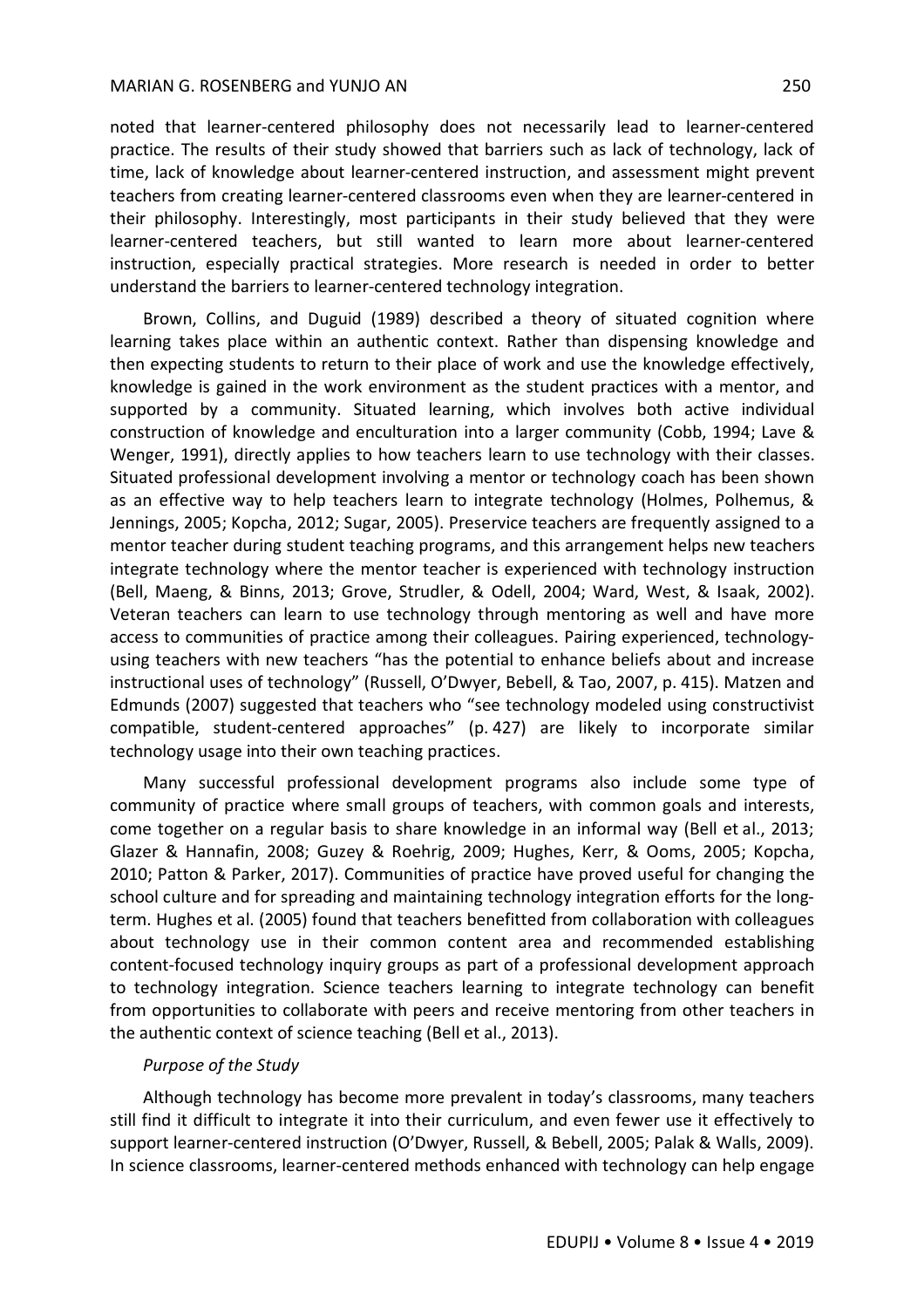students and lead to higher levels of achievement (Odom, Marszalek, Stoddard, & Wrobel, 2011; Zucker, Tinker, Staudt, Mansfield, & Metcalf, 2008). The current study develops a situated mentoring program in an attempt to support science teachers' learner-centered technology integration. In this study, situated mentoring refers to mentoring that is situated within the context of the science teachers' classrooms. This study examines the effects of the situated mentoring program on the teachers' attitudes, technology integration practices, and perceived barriers. Further, the study explores ways to improve the mentoring program. The following research questions guided the study:

- What were the effects of the situated mentoring program on science teachers' attitudes toward learner-centered technology integration?
- How did the situated mentoring program affect science teachers' learner-centered technology integration practices?
- How did the situated mentoring program affect science teachers' perceptions of barriers to learner-centered technology integration?
- How could the situated mentoring program be improved?

# **Methodology**

# *Context*

The study was conducted at a large private high school located in the southeastern United States. Each classroom at the school had a ceiling-mounted LCD projector and 7-14 student desktop computers. In addition, document cameras, interactive whiteboards, and student response systems were shared among the classrooms and made available for any teacher to use. Science classrooms were complete labs containing regular student desks as well as lab desks with sinks, electricity, gas, and scientific equipment. The school had an optional "bring your own device" (BYOD) policy. The strategic technology plan of the school did not specifically mention learner-centered use of technology, but did include several objectives related to this type of usage. For example, the goals and objectives included (a) increasing teachers' use of technology to infuse higher-order thinking skills, (b) using technology to differentiate instruction, and (c) encouraging students to solve problems with technology.

# *Participants*

Only teachers from the science department were invited to participate in the study. All 11 science teachers agreed to participate in the situated mentoring program, aimed at helping them integrate technology in learner-centered ways. Eight of the 11 participants were male, and the participants' ages ranged from approximately 25 to over 70. Specialty subject areas included physics, chemistry, biology, forensics, zoology, marine biology, and anatomy. The number of years that the participants had taught ranged from four to 33 years. Table 1 details the participants' demographic data.

| Gender |   | Age       |   | <b>Certification Level</b> |   | <b>Total Years</b><br><b>Teaching</b> |   | <b>Years at Current</b><br>School |              |
|--------|---|-----------|---|----------------------------|---|---------------------------------------|---|-----------------------------------|--------------|
|        |   |           |   |                            |   |                                       |   |                                   |              |
| Female | 3 | $32 - 44$ | 3 | Bachelor's                 | 4 | $5-9$                                 |   | $5-9$                             | $\mathbf{1}$ |
|        |   | 45-59     | 4 | Master's                   | 6 | $10-19$                               |   | $10-19$                           | 3            |
|        |   | $>= 60$   |   |                            |   | $>= 20$                               | 4 | $>= 20$                           |              |
|        |   |           |   |                            |   |                                       |   |                                   |              |

## **Table 1**. Study Participants' Demographic Information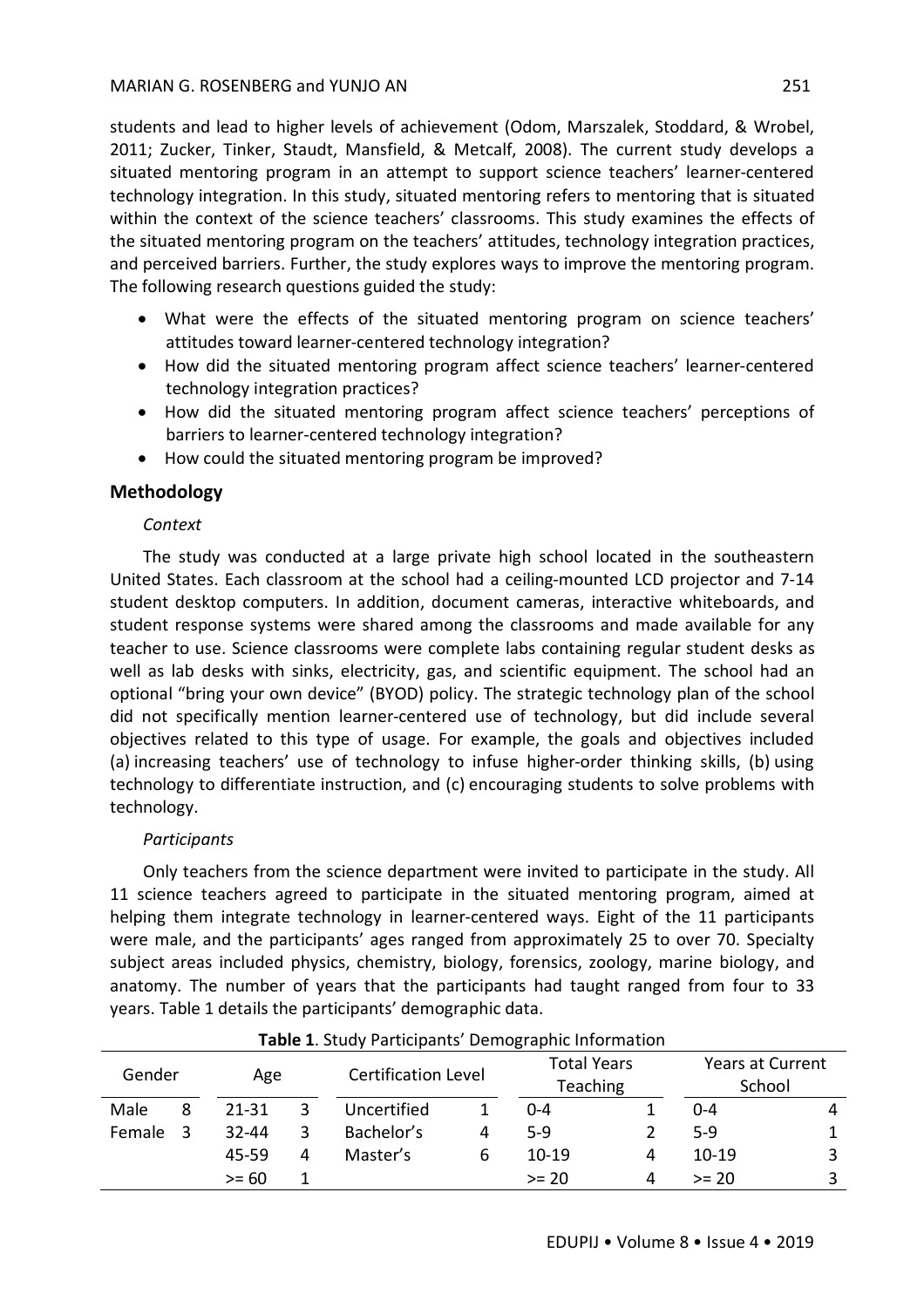### *Situated Mentoring Program*

The mentoring program developed for this study incorporated several components featured in other studies or included in other professional development models. These components included:

- a comprehensive approach connecting technology, pedagogy, and content knowledge (An & Reigeluth, 2011; Guzey & Roehrig, 2009; Mishra & Koehler, 2006; Polly & Hannafin, 2010);
- setting individual goals for each teacher (Garet, Porter, & Desimone, 2001; Kopcha, 2010; Mouza, 2006; Orrill, 2001);
- situated learning in the classroom based on teachers' needs (Brown et al., 1989; Garet et al., 2001; Mouza, 2006; Plair, 2008; Sugar, 2005);
- technology training and just-in-time technical support (Glazer, Hannafin, & Song, 2005; Kopcha, 2010; Sugar, 2005);
- subject-specific, customized mentoring (An & Reigeluth, 2011; Plair, 2008);
- training on learner-centered pedagogies (An & Reigeluth, 2011; Orrill, 2001);
- collaboration and communities of practice (Bell et al., 2013; Ertmer, 2005; Garet et al., 2001; Glazer & Hannafin, 2008; Hughes et al., 2005; Kopcha, 2010; Mouza, 2006); and,
- reflection on individual activities and progress toward goals (Ehman, Bonk, & Yamagata-Lynch, 2005; Guzey & Roehrig, 2009; Kopcha, 2010; Orrill, 2001).

The mentoring program lasted for two (fall and spring) semesters. The first author, who was employed as the instructional technology coordinator at the school, acted as the mentor in the professional development effort. The mentor was already in a position of trust to assist the teachers reach their technology integration goals. In addition, she had prior experience of teaching science at the high school level. The teacher-mentor relationship was expected to be different for each teacher allowing those needing to gain confidence and overcome greater barriers to meet with the mentor more often (Sugar, 2005). Meetings were also scheduled more often for teachers working on particular projects which required additional support.

Early mentoring meetings focused on discussing the teacher's curriculum for the year, their teaching style, and any technology integration they already had planned or project implementation ideas they may have had. The mentor used this time to make the teachers aware of what technology resources could be made available to them. Together, each teacher and the mentor set goals for integrating technology in learner-centered ways. If a teacher had no pre-existing ideas for meeting his or her goals or if the teacher's ideas were not aligned with learner-centered instruction, the mentor suggested projects and activities. Since the overall goal was to help the teachers use technology in learner-centered ways, the teachers were encouraged to include projects or activities that (a) were personally challenging and meaningful for each student, (b) helped students develop real-world skills such as communication, collaboration, creativity, and critical thinking, (c) encouraged reflection on learning and the development of self- and peer-assessment skills, and (d) provided choices for students (An, 2012).

Once goals were agreed upon, the mentor worked to secure the technology needed, made sure it was installed and working smoothly, helped the teacher learn how to use it effectively, and provided troubleshooting for any problems that arose. In addition, the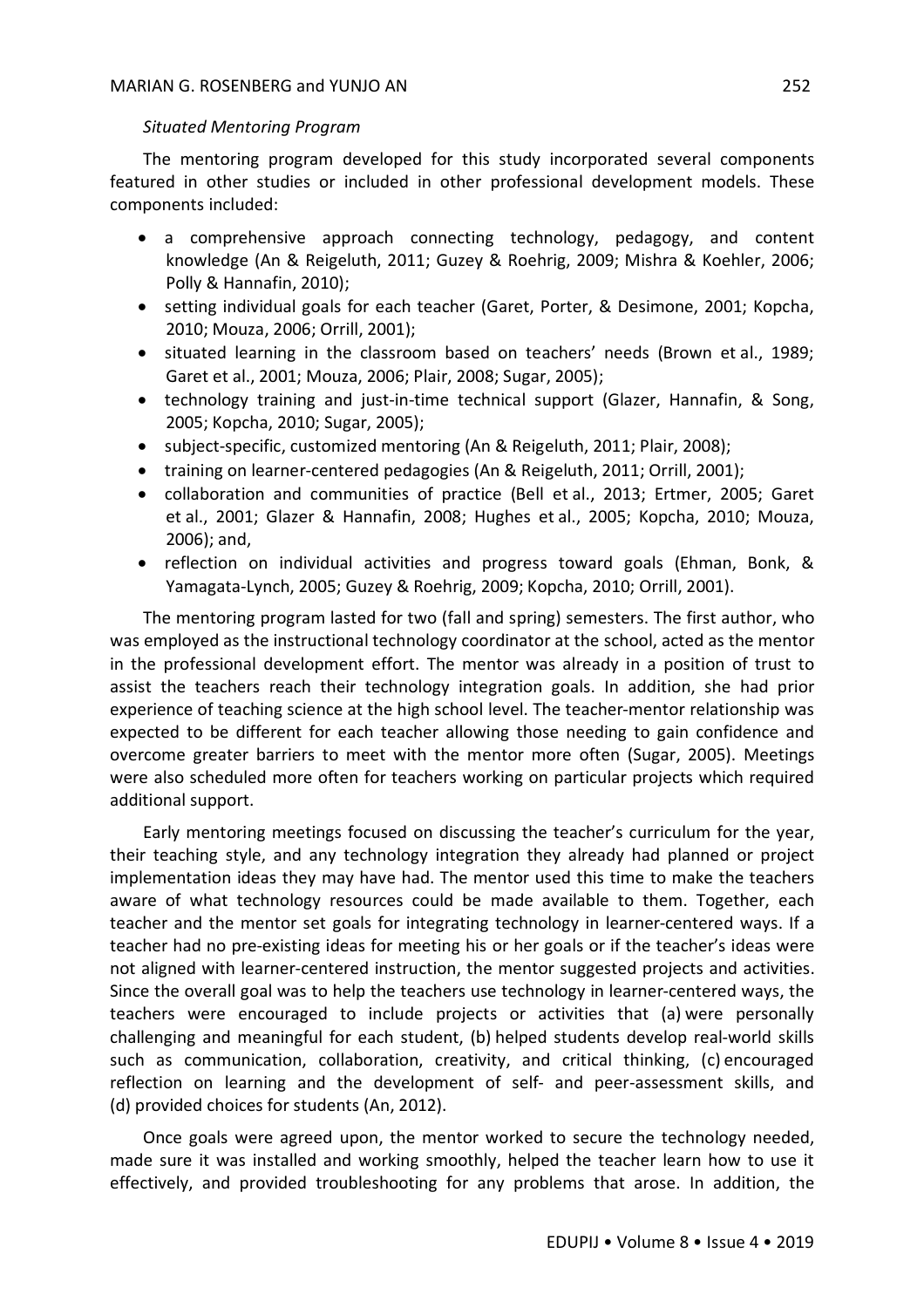mentor facilitated the teachers' use of technology by interfacing with the school's Information Technology (IT) department, media center staff, eTextbook publishers' technical support, and the developers or technical support representatives for various hardware and software products available at the school.

The mentor conducted a variety of activities aimed at helping the teachers reach their technology implementation goals. Most of the teacher instruction was learner-centered in that it was centered on the needs and abilities of the individual teachers. The teacher and mentor decided what each teacher wanted to accomplish and how to meet their individually established goals. The mentor supported and encouraged the teachers, provided feedback and guided them to reflect upon their classroom experiences. Much of the teacher training took place in the authentic context of the teachers' own classrooms, and often while the teacher was engaged in facilitating student learning.

## *Data Collection*

Qualitative data were collected from pre-mentoring interviews, observations, and postmentoring interviews.

*Pre-mentoring interviews.* Before the mentoring program began, one-on-one semistructured interviews were conducted with each participant. The pre-mentoring interview questions focused on the teachers' beliefs about learner-centered instruction, and their perceived barriers to integrating technology in learner-centered ways. Participants chose whether to be interviewed in their classroom, the science office, or the instructional technologist's office. Interviews lasted for 10-45 minutes, depending on the length of the teachers' responses. All of the interviews were audio-recorded, and then subsequently transcribed by the first author. Notes were also taken during the interviews as a means of data backup.

Observations. Participants' teaching practices were observed during the mentoring program. While some classroom observations were informal, a formal observation of each teacher for an entire class period (approximately 45 minutes) took place on at least two occasions, once near the beginning and once at the end of the mentoring period. As for the formal observations, the mentor prearranged a time with the teacher rather than arriving unannounced. Data were recorded using the semi-structured observation instrument (see Appendix A).

*Post-mentoring interviews.* At the end of the mentoring program, a second interview was conducted with each participant. The questions asked at the post-mentoring interview concerned the teachers' practices with regard to integrating technology in learner-centered ways at the conclusion of the mentoring program, their perceptions of the effectiveness of this integration, changes in their attitudes, and their thoughts about the mentoring program. The post-mentoring interviews were also recorded and then subsequently transcribed.

## *Data Analysis*

Qualitative data from interviews and observations were carefully examined, coded, and constantly compared through thematic analysis (Lincoln & Guba, 1985; Miles, Huberman, & Saldaña, 2014).

• Research Question 1 (Changes in attitudes toward learner-centered technology integration): After initial coding, data from pre- and post-mentoring interviews were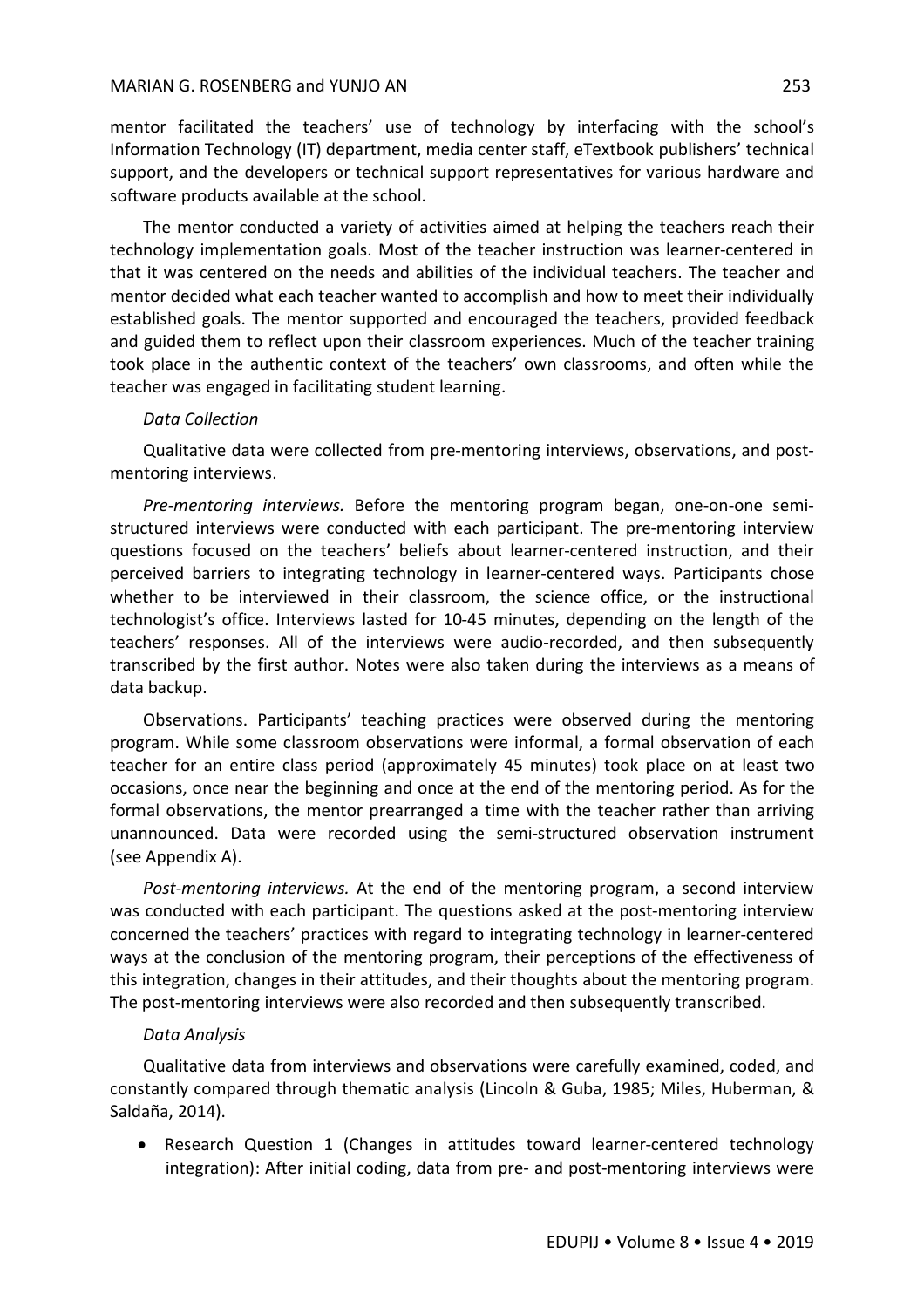compared in order to examine changes in the participants' attitudes toward learnercentered technology integration.

- Research Question 2 (Changes in technology integration practices): Observational data were carefully examined, coded, and compared in order to examine the changes in participants' technology integration practices.
- Research Question 3 (Perceived barriers to learner-centered technology integration): Data from pre- and post-mentoring interviews were coded and compared in order to examine the participants' perceptions of barriers to learner-centered technology integration.
- Research Question 4 (Evaluation of the mentoring program): Participants' answers to the post-mentoring interview questions were carefully examined and coded in order to assess the participants' thoughts about the mentoring program.

Triangulation of the data from multiple sources helped to minimize the effects of observer bias. This triangulation procedure allowed themes to be established through convergence of the data, thus adding to the study's validity (Cresswell, 2014, p. 201). Member checking was also employed during the interviews so as to assure the accuracy of the qualitative findings (Fraenkel & Wallen, 2008).

## **Results**

*Research Question 1.* Changes in Attitudes toward Learner-Centered Technology Integration

The pre-mentoring interview data indicated that more than half of the participants were inexperienced with learner-centered instruction prior to being part of the mentoring program. Although several participants mentioned the importance of the role of the teacher as a facilitator, others described their primary role as being that of information provider. In fact, seven participants made at least one comment that seemed to equate teaching with lecturing, or implied that teachers had the requisite knowledge and their role was to convey it to the students via lecturing or explanation. Sample quotes include the following:

You've still got to teach, especially at the AP level… You've got to get up there, and you've got to show them how to do some of the harder stuff… I've obviously got to teach the basics.

Most important aspect – well, of course teaching the material, communicating it to them in a way they comprehend.

Next chapter is photosynthesis. That'll be mostly me because they'll be so confused. And, it's really just going to be survival for my benefit cause if I don't explain it and explain it and explain it, then the day before the test it'll be like it was this morning where there were 20 kids lined up.

Also, the participants were somewhat skeptical about the value of technology for learning. Prior to the mentoring program, five of the 11 participants specifically mentioned having heard of research showing that students learn better when they write things out by hand instead of using a keyboard. There was also a sentiment of "I didn't learn with technology and I did fine." Parker said, "I tend not to encourage it. Because, like I said, this is more a product of how I learned it… I found pen and paper to be the most effective way for me to learn chemistry." Jordan expressed a concern about technology engaging students, but not helping them learn. A few participants mentioned concerns about students'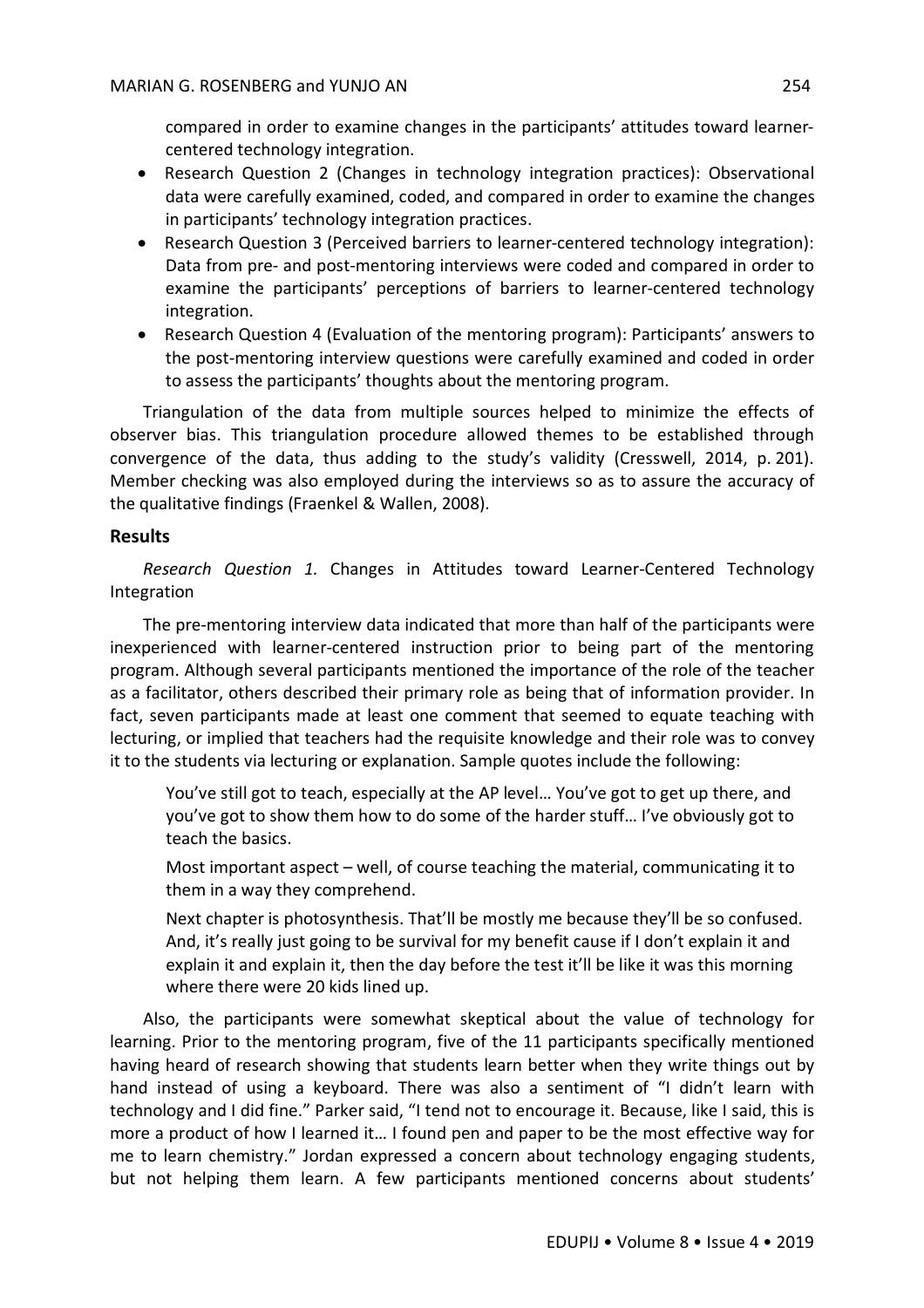"extraneous use" of technology and fear that technology will replace going outside and hands-on activities and will harm students' abilities to communicate.

After participating in the mentoring program, the participants became more familiar with learner-centered teaching methods and had more positive attitudes about integrating these methods into their science classrooms.

Before this year I definitely was  $-$  my thought process was  $-$  that the kids had to learn, we taught, they learned, they took the test. And now it's more of, you know, just lead them to the water. Let them drink and come up with it themselves. Give them some structure but not overly structured, and they'll get the job done

I mean I think it's absolutely the way to go… it's just figuring out how to get them to teach themselves and teach each other in a better and more effective way.

During the post-mentoring interviews, fewer participants described the teacher as the dispenser of knowledge, focusing instead on the facilitator role of the teacher in a learnercentered classroom. Eight teachers mentioned the importance of the facilitator role of the teacher. Jamie spoke about how group work benefits students who get the opportunity to teach their classmates and about the teacher's role in "getting them comfortable with the idea of how to figure things out on their own." Kelly talked about students being the "main actors" in a learner-centered classroom.

The post-mentoring interview data also showed that the participants were more positive about using technology in the science classroom and believed that it was beneficial to the students' science learning, especially when the technology was used in learnercentered ways. Most participants spoke positively about their experiences with learnercentered technology integration during the mentoring program. For example, Cameron spoke about how the use of Excel enhanced students' graphing activities in her class giving "more immediate results." She mentioned that, "it was definitely better than hand graphing." Jordan, who expressed a strong opposition to using technology in his classes during the pre-mentoring interviews, talked about the positive feedback from the students about a project involving groups of students researching and creating Google Slides presentations. He was pleased with the quality of their projects and seemed optimistic about trying to do more in the following year. Sam addressed the ability of the students to achieve content mastery through technology-enhanced, learner-centered instruction.

They were able to learn the material themselves and then present it in an organized fashion that related at least to specific topics that I wanted them to cover and then on their own they chose what they were most interested in about that particular topic or organism.

#### *Research Question 2.* Changes in Technology Integration Practices

In terms of changes in technology integration practices, the results were mixed and varied from teacher to teacher. For example, Taylor and Jamie were already using technology extensively in learner-centered ways and therefore didn't feel the need to make any major changes in their practice. Both wanted to do even more but felt that time was a barrier. On the other hand, other participants admitted that their classes were mostly teacher-centered even when they did use technology. They described showing PowerPoint presentations or writing notes on the board as a typical class activity. Even those using an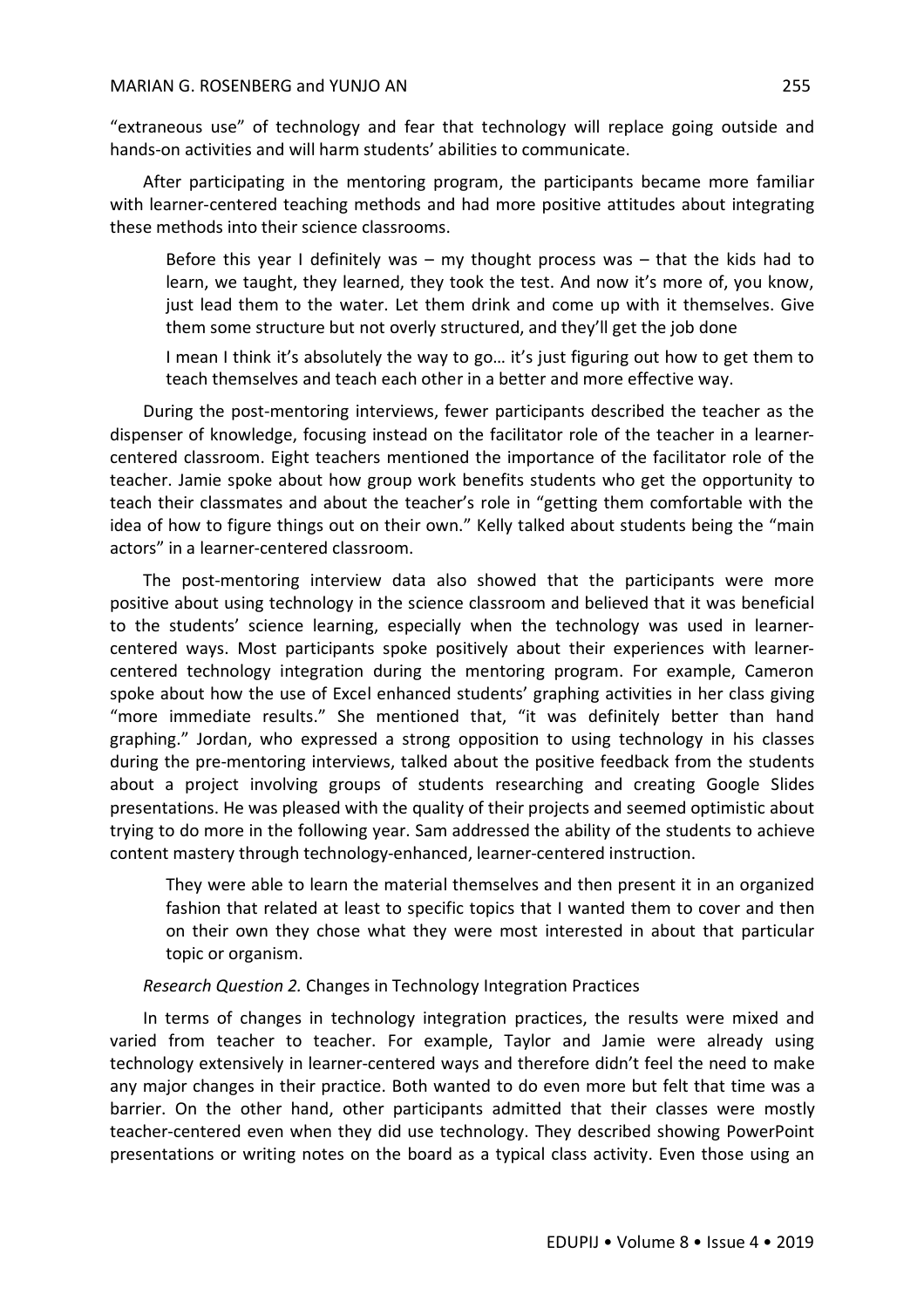interactive whiteboard, interactive website, video clip, online animation, or document camera were often only using it for a teacher presentation.

After participating in the mentoring program, however, most participants used technology in learner-centered ways. Some specific examples of learner-centered technology integration included:

- students creating Google Sites (including digital images from mobile devices) for Acid-Base lab project in groups;
- exploring interactive PhET simulations in groups;
- groups of two students researching on the web and in subscription databases, and then creating Google Slides with an embedded Google Form for a quiz;
- virtual knee dissection in groups of two;
- interactive protein synthesis activity;
- groups of two students presenting on an LCD projector using Google Slides that they created about interesting cases in forensics history; and
- students studying climate change by examining animations on NASA's website.

Nine of the participants were observed or mentioned facilitating their students' communication or collaboration with technology, while 10 included technology projects or lessons involving student choice or decision making. Seven of the participants' classes were observed using technology for research, six were presenting information to their classmates using technology, and six were undertaking activities related to authentic, real-world issues or transferrable skills. Several of the teachers expressed a desire to continue their progress and to implement more technology-enhanced, learner-centered lessons in the future.

Two of the participants, Blair and Jean, did not appear to change their practices as much as other participants. Blair seemed reluctant to try new techniques even after planning them. While Jean used technology more often and made a major transformation to becoming essentially paperless in the classroom, the classroom observation did not provide any evidence that she had become more learner-centered. She appeared to need additional modeling of what it means to facilitate a learner-centered classroom.

*Research Question 3.* Perceived Barriers to Learner-Centered Technology Integration

Time was the barrier most often reported in the pre-mentoring interviews. Seven of the participants mentioned the problem of not having enough time during class, while nine talked about the lack of time needed to learn about, plan and prepare learner-centered, technology-enhanced activities. For example, Cameron said that the greatest barrier was "not having the time or making the time to redesign lessons to make them more learnercentered… time is the biggest barrier." Sandy alluded to science teachers already spending more time preparing for class than some other content areas saying, "Time. Time. Time. In science so much time is spent ordering materials, setting up labs, and moving from room to room." Lack of teacher training and students who were immature or inexperienced with learner-centered methods were other barriers that often came up in the pre-mentoring interviews.

In the post-mentoring interviews, the participants still mentioned several different barriers to learner-centered technology integration. Again, nine of the 11 participants mentioned not having enough time to learn, practice, and plan. While they appreciated the mentor's assistance with learning new skills, they still needed more time to become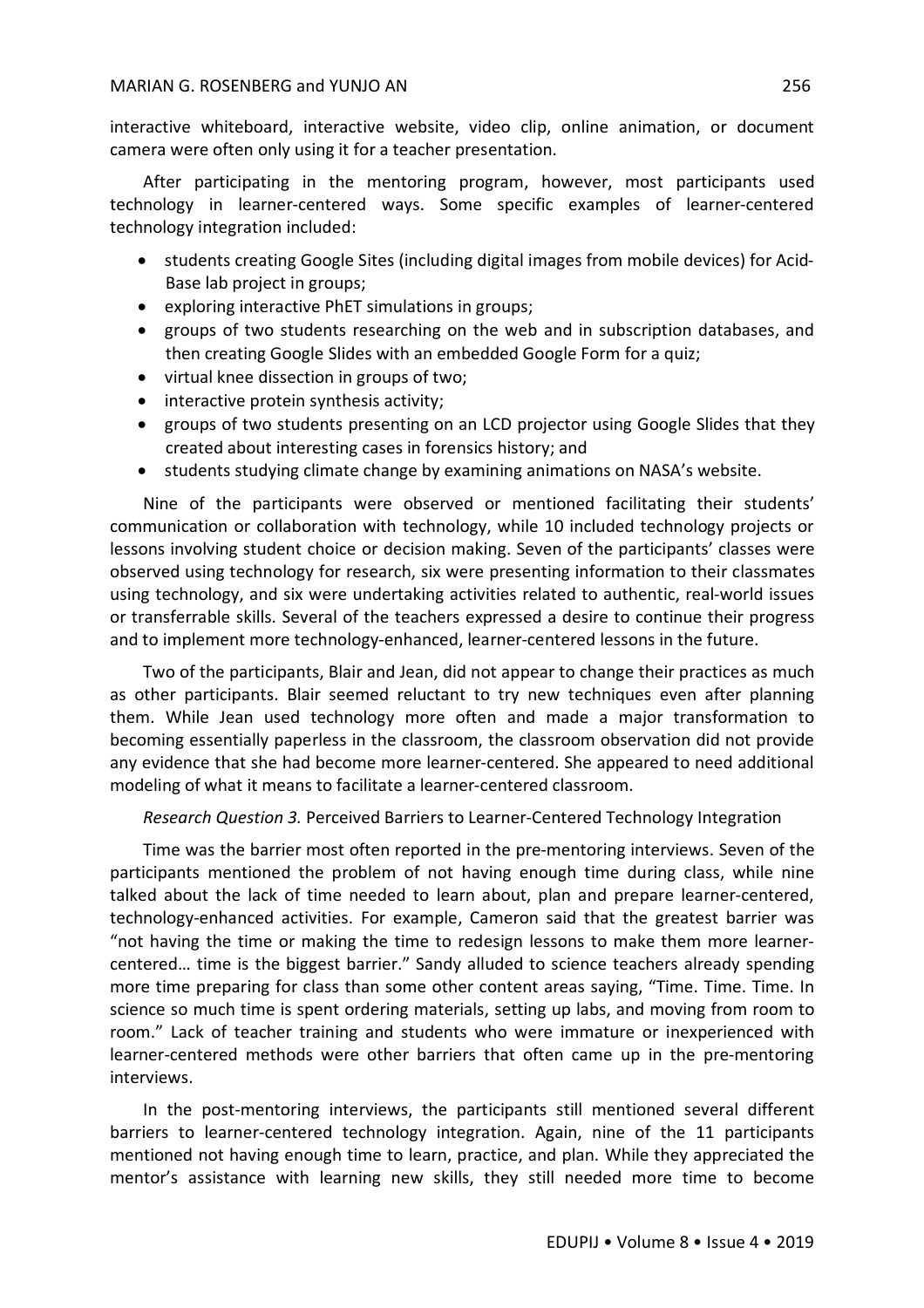confident in their use of technology in learner-centered ways, especially in light of new technology being introduced so often. Kelly said, "Time. That's my only problem. Not having enough time to master the skills myself and make me feel comfortable." And Blair said, "I'm still feeling like I'm in catch-up mode trying to learn all these different... I just want to catch up with what's out there already." Some other barriers mentioned included not having enough time in class, needing to learn more about how to integrate technology in learnercentered ways, and technical difficulties.

*Research Question 4.* Evaluation of the Mentoring Program

In the post-mentoring interviews, the participants were asked about their perceived strengths and weaknesses of the mentoring program, as well as for suggestions on its improvement. They were also asked about individual components of the mentoring program in order to find out which ones they believed were helpful to them as they worked toward integrating technology in learner-centered ways. Overall, the participants were very positive about the mentoring program, and had appeared to make progress in their learner-centered technology integration.

*Goal setting.* Ten of the 11 participants found setting a technology integration goal with the mentor at the onset of the program to be helpful in their effort to integrate technology in learner-centered ways. For example, one participant mentioned that, "Whether you end up achieving those goals, you always take steps towards them."

Collaborative planning and reflection. Ten of 11 participants reported that collaborating on a learner-centered lesson plan and reflecting on how a lesson went was perceived as helpful to them. Several of the teachers referred to their mentor helping them come up with technology-enhanced, learner-centered lesson ideas. For example, one participant said, "The mentor helped me come up with ideas for student-centered learning: brainstorming both content instruction ideas and integration of technology."

Not all of the participants worked in groups with other teachers during the mentoring program, but those who did found the collaboration to be helpful. Parker, who collaborated on a learner-centered technology project with Cameron, Blair and their mentor, made the following comment.

I think it helped a lot having good colleagues… who helped me out with planning things along the way. It's nice to have somebody… to share the objective with as opposed to taking it all on by yourself. If you have somebody to bounce ideas off of  $$ run it up the ladder and go back and forth, it's easier than just doing it all yourself.

Learning how technology can be used for learner-centered instruction. Learning how technology can be used for learner-centered instruction was found helpful by eight of the participants. Jamie mentioned that the video clips of learner-centered science lessons the mentor showed were very helpful, and Blair felt that examples were the most helpful aspect. Five of the teachers talked about how the program gave them the ability to use technology in learner-centered ways, saying that the mentoring "allowed me to do other things with the kids that I probably wouldn't have otherwise done."

*Situational support in the classroom.* Interview results showed that the participants benefited from the mentor's situational support in their classrooms, including both pedagogical support and technological support, when implementing their technologyenhanced, learner-centered lessons. All of the participants reported that the mentor's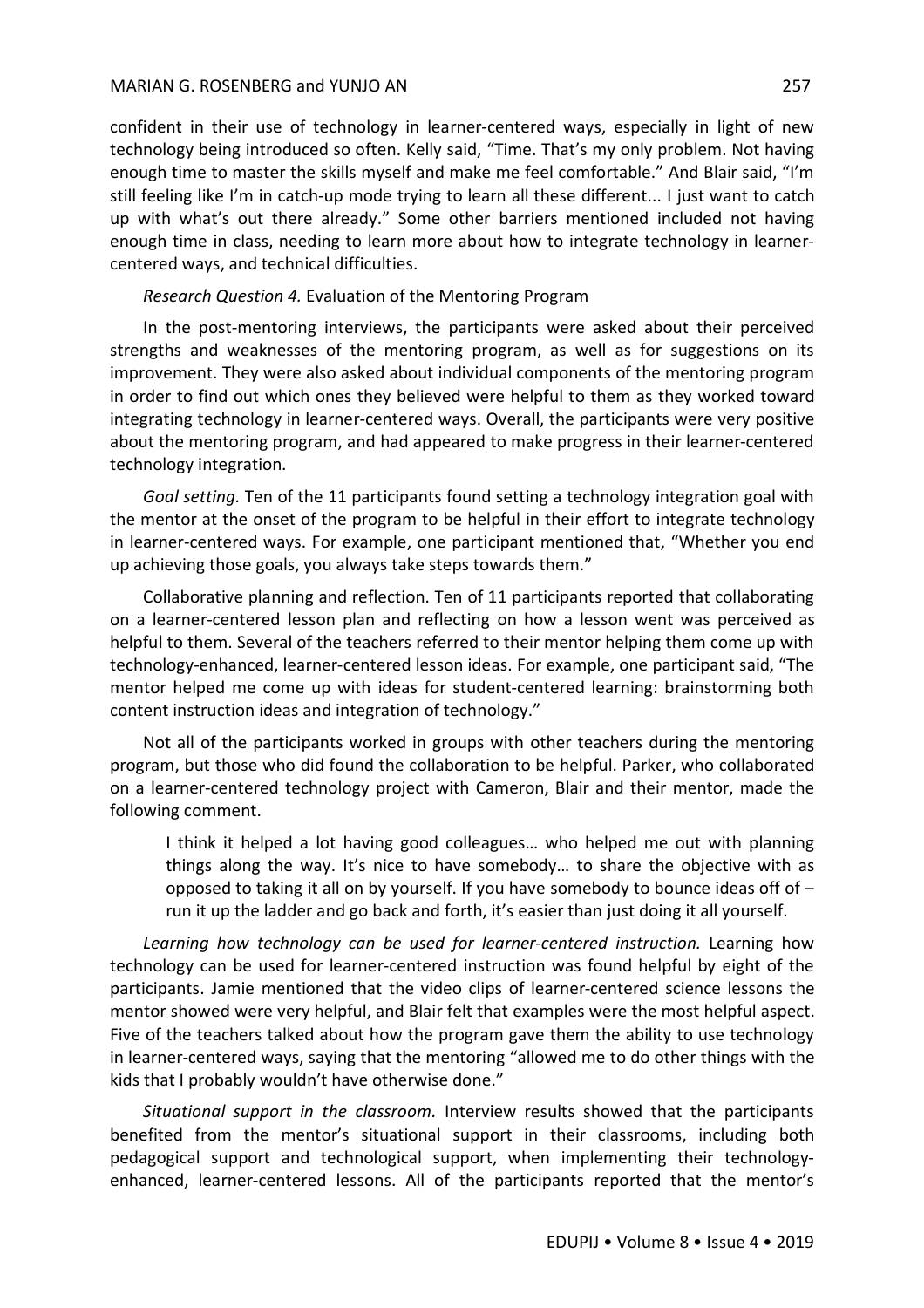support in the classroom was helpful. For example, Sam commented that having the mentor help with facilitating student learning in the classroom "was great because you help them with problems and allowed them to see what the possibilities of Prezis were." Sandy remembered some initial problems with the mobile app for the digital textbook and spoke of benefiting from having the support in the classroom saying, "Just even starting off with getting the kids to get the app… to work. That was very helpful to me."

*Personalized professional development*. Five of the participants mentioned that personalized professional development and support targeted to their needs was one of the program's strengths, and expressed a desire to continue their mentoring relationship. Three of the teachers discussed the need for more differentiated and leveled professional development, especially in light of the widely varying technology skill levels among teachers at the school.

*Subject-specific mentoring*. Four of the participants spoke of the advantage of having a mentor with both a science teaching and an instructional technology background. Reese said,

It's extremely helpful to have somebody who understands what we do in a science classroom – what requirements we have in terms of labs… and then be able to add on to that the technology component and help us find ways to get the content across, but also be able to utilize it in lab-type situations.

Suggestions for improving the mentoring program. Very few weaknesses were mentioned by the participants. Two of the participants spoke of their lack of time to practice new methods as a weakness, while another believed that the mentor's lack of time could become a weakness in the future if more teachers became involved in the program.

When asked to suggest ways to improve the mentoring program, Parker recommended finding pairs or small groups of teachers who can work together in a community of practice. Reese suggested that the mentor pick one specific subject area, such as chemistry, within a department and focus only on that small group of teachers for a period of about three weeks or for one teaching unit. She explained that this would prevent the mentor from having to go in many directions at once and trying to help teachers with many different things. Instead, the mentor would be able to focus on how to integrate learner-centered technology into that particular unit and be exclusively available for everyone teaching that class. Kelly suggested having teachers focus on one new thing per semester, and to try to master it rather than teaching them about a lot of new technologies. Blair and Cameron both suggested providing more examples of learner-centered technology integration early on.

## **Discussion**

Overall, the situated mentoring program had a positive effect on the participants' attitudes toward learner-centered technology integration. Most notably, they began to believe that technology doesn't simply engage students, but actually helps them to learn science. The results showed that the participants' attitudes toward learner-centered technology integration changed as a result of their positive experience with it. This finding is consistent with previous research (Ertmer & Ottenbreit-Leftwich, 2010). Most participants were found to be teacher-centered and skeptical about the value of using technology for learning prior to the mentoring program, but they began to believe that technology was beneficial in student learning, especially when used in learner-centered ways once they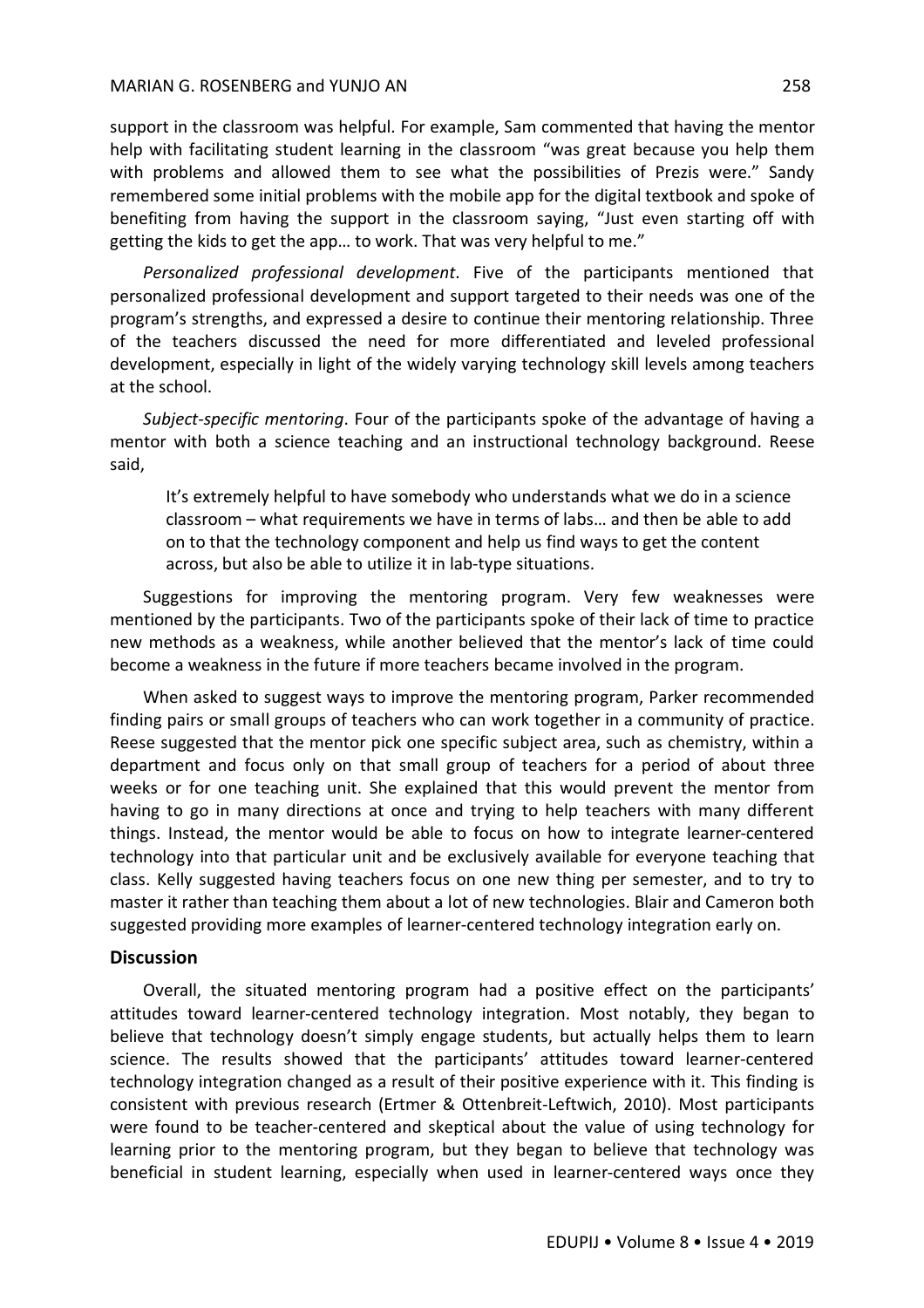experienced positive results in their own classrooms with their own students. Without good tech support and someone to encourage them, brainstorm ideas with them, and be there to help if things go wrong, teachers are often reluctant to take the risks involved with learnercentered integrating technology. They may fear that time will be wasted, that they will lose control of the class, or that their inexperience with technology will diminish them in the eyes of their students. The situated mentoring program helped the participants overcome these fears, and to take on the risks which allowed them to see the positive effects on student learning as well as engagement.

Although most of the participants made progress toward their technology integration goals, there were still some participant teachers for whom the mentoring was insufficient to facilitate real changes in their technology integration practices. Overall, the greatest perceived barrier to learner-centered technology integration was lack of time, reported both before and after the situated mentoring. Lack of time has also been reported as a major barrier in previous research studies (An & Reigeluth, 2011; Francom, 2016; Pritchett, Pritchett, & Wohleb, 2013). While it is difficult to increase the amount of teachers' time to learn, plan, and practice, effective professional development such as situated mentoring can help over time. Mentoring alone may have helped decrease the time-related barrier because the mentor was able to facilitate teachers' access to technology, streamline troubleshooting and tech support, and provide personalized training tailored to a teacher's curriculum and teaching style. However, greater benefit could be obtained in the long term if the teachers eventually transition from mentoring to form a community of practice dedicated to integrating technology within their content area. A community of practice can lessen the amount of time individual teachers need to integrate technology if the teachers are sharing the workload of planning lessons, by helping each other develop technology skills, observing and giving each other feedback, and in reflecting together (Bell et al., 2013; Ertmer, 2005; Kopcha, 2010). The partnership which developed between Cameron and Parker was particularly beneficial in their successful technology integration efforts, and which left both of them interested in seeking collaboration on similar projects in the future. Partnerships like this can lead to the development of a content area community of practice, similar to those which have been shown to be effective for professional development of in-service teachers (Ertmer, 2005; Hughes et al., 2005).

Teachers appear to want and need more differentiated, leveled, or personalized professional development, especially when widely varying technology skill levels exist among teachers. The results of this study also showed that some teachers require extensive technological training and support, whilst others need much less in terms of technology support. As An and Reigeluth (2011) suggested, professional development for learnercentered technology integration should take into account individual teachers' needs and provide customized training and support in order to be successful. The situated mentoring program in this study addressed individual participants' needs and allowed them to progress at their own rates toward their own goals. The personalized professional development and support appeared to be one of the major strengths of the situated mentoring program.

The results of this study showed that teachers benefited from subject-specific mentoring. This finding is consistent with previous research suggesting that technology integration professional development should provide teachers with subject-specific technology integration ideas (e.g., Brush & Saye, 2009; Hanover Research, 2014). The participants found it very helpful to have a mentor with both a science teaching background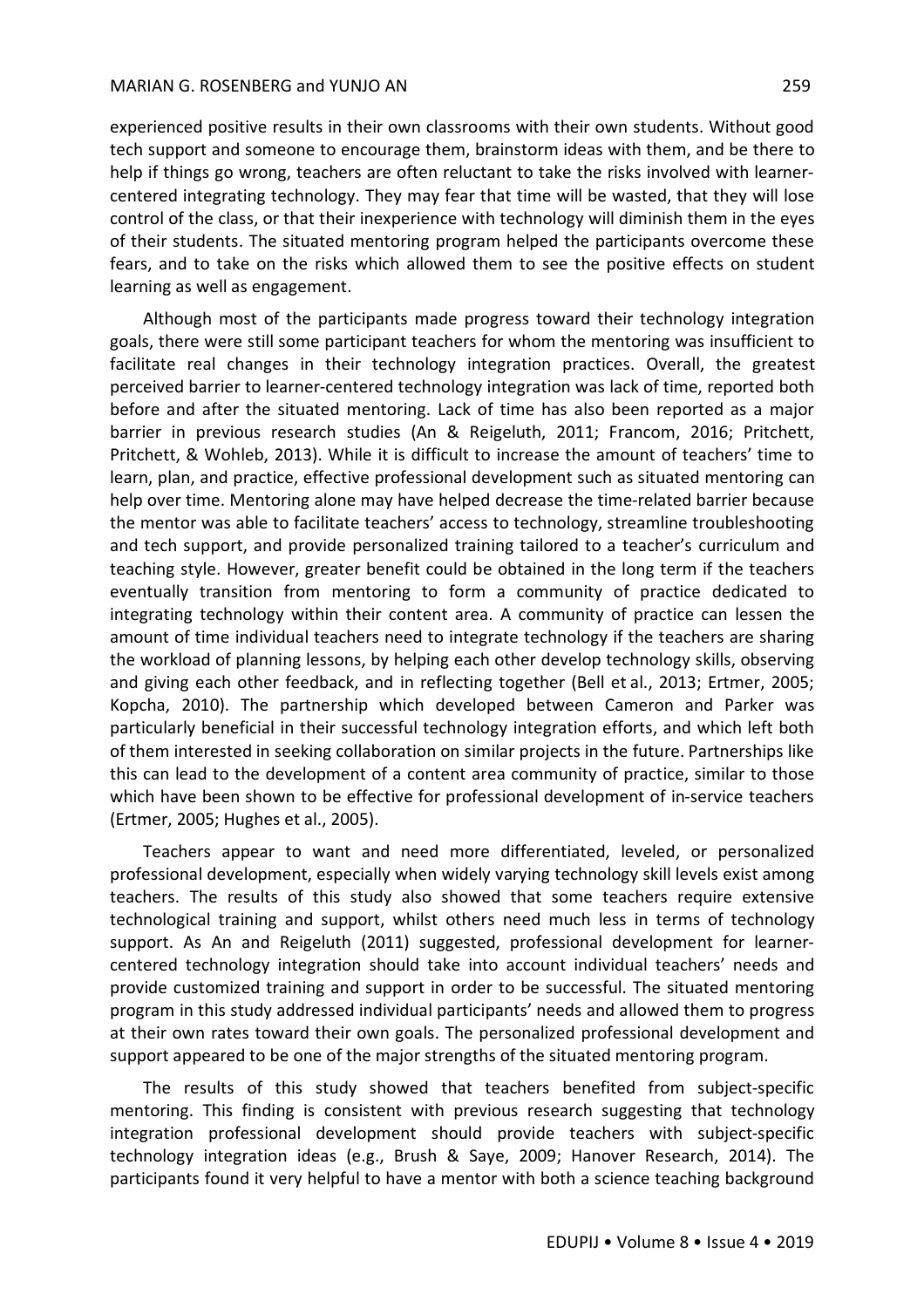in addition to technology integration expertise. The shared reference point with the science teachers made it easier for the mentor to understand the learning objectives and to suggest appropriate technology integration strategies. The fact that the mentor had also taught science at the high school level afforded her increased credibility with the teachers as well. The teachers knew the mentor was therefore not simply a technology expert coming into their classroom with no real understanding of their curriculum and the unique characteristics of the high school science classroom. While subject-specific mentoring is beneficial, it is not always possible to find a mentor with the relevant TPACK knowledge and experience for all teachers. Mentoring even a single individual is a time-consuming activity for a teacher with a full class workload, and most schools cannot afford to hire a full-time technology integration mentor for each content area.

One possible alternative is to groom technology integration mentors by picking one technologically-savvy member of a department and providing them with additional training as well as a lighter teaching load or a duty period off (or some other type of time and/or monetary compensation). This person can then mentor a small number of teachers in their same content area each year. This makes the mentoring program more sustainable after the full-time mentor has moved on to work with other groups.

### **Limitations and Future Research**

The results of this study are based on data collected at a high school in the United States. Therefore, the results cannot be generalized to all high school science teachers. In addition, the same mentoring program might not be so easily implemented elsewhere because it was personalized for the teachers involved, and was also very dependent upon the school environment and the mentor. However, the findings of this study provide useful insights into professional development for learner-centered technology integration.

Future research could examine the effects of the situated mentoring program in many different contexts, including different countries, different content areas, and different grade levels. It would be interesting to explore creative ways to provide personalized and just-intime support in schools with less resources. Future research could also examine the changes in teachers' technology integration practices over an extended period of time in order to see if the teachers' practices continue to move toward more learner-centered ways. It would be also interesting to explore effective ways to facilitate the development of teacher communities for learner-centered technology integration.

#### **Notes**

Corresponding author: YUNJO AN

## **References**

- Abdi, A. (2014). The effect of inquiry-based learning method on students' academic achievement in science course. *Universal Journal of Educational Research, 2*(1), 37- 41.
- An, Y. (2012). Learner-centered technology integration. In V. C. X. Wang (Ed.), *Encyclopedia of E-Leadership, Counseling and Training*. Hersey, PA: IGI Global.
- An, Y., & Reigeluth, C. M. (2011). Creating technology-enhanced, learner-centered classrooms: K-12 teachers' beliefs, perceptions, barriers, and support needs. *Journal of Digital Learning in Teacher Education, 28*(2), 54-62.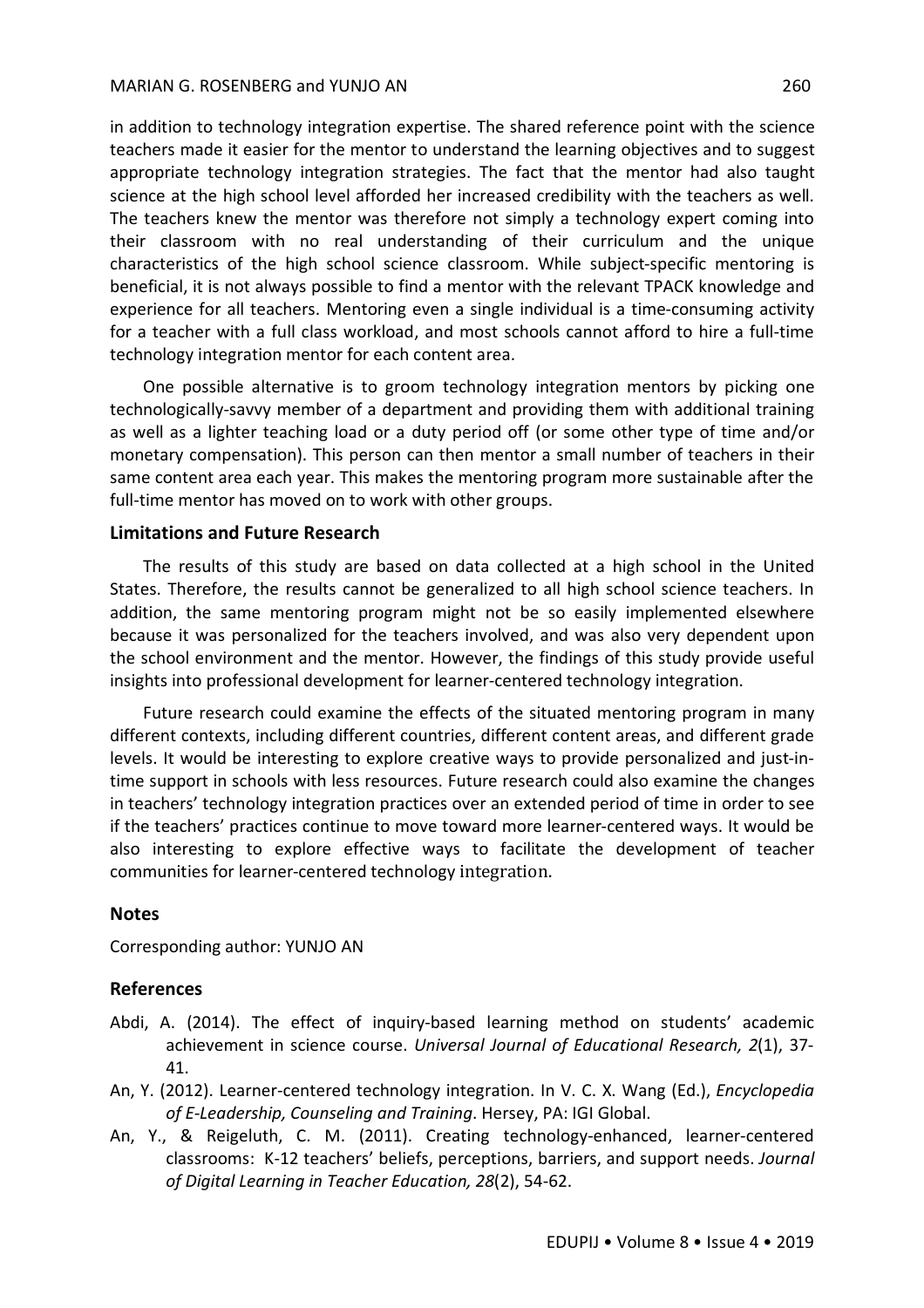- Anderson, S. E., Groulx, J. G., & Maninger, R. M. (2011). Relationships among preservice teachers' technology-related abilities, beliefs, and intentions to use technology in their future classrooms. *Journal of Educational Computing Research*, *45*(3), 321-338.
- Bell, R. L., Maeng, J. L., & Binns, I. C. (2013). Learning in context: Technology integration in a teacher preparation program informed by situated learning theory. *Journal of Research in Science Teaching*, *50*(3), 348-379.
- Brown, J. S., Collins, A., & Duguid, P. (1989). Situated cognition and the culture of learning. *Educational Researcher, 18*(1), 32-42.
- Brush, T., & Saye, J. W. (2009). Strategies for preparing preservice social studies teachers to Integrate technology effectively: Models and practices. Contemporary Issues in Technology and Teacher Education, 9(1), 46-59.
- Cobb, P. (1994). Where is the mind? Constructivist and sociocultural perspectives on mathematical development. *Educational Researcher, 23*(7), 13-20.
- Cresswell, J. W. (2014). *Research design: Qualitative, quantitative, and mixed methods approaches*. (4th ed.). Thousand Oaks, CA: Sage.
- Dani, D. E., & Koenig, K. M. (2008). Technology and reform-based science education. *Theory into Practice*, *47*(3), 204-211.
- Ehman, L., Bonk, C. J., & Yamagata-Lynch, L. (2005). A model of teacher professional development to support technology integration. *Association for the Advancement of Computing in Education (AACE) Journal, 13*(3), 251-270. Retrieved from http://www.editlib.org/j/AACEJ
- Ertmer, P. A. (2005). Teacher pedagogical beliefs: The final frontier in our quest for technology integration? *Educational Technology Research and Development*, *53*(4), 25-40.
- Ertmer, P. A., & Ottenbreit-Leftwich, A. T. (2010). Teacher technology change: How knowledge, confidence, beliefs, and culture intersect. *Journal of Research on Technology in Education*, *42*(3), 255-284.
- Ertmer, P. A., Ottenbreit-Leftwich, A. T., Sadik, O., Sendurur, E., & Sendurur, P. (2012). Teacher beliefs and technology integration practices: A critical relationship. *Computers & Education*, *59*(2), 423-435.
- Fallik, O., Eylon, B.-S., & Rosenfeld, S. (2008). Motivating teachers to enact free-choice project-based learning in science and technology (PBLSAT): Effects of a professional development model. *Journal of Science Teacher Education*, *19*(6), 565-591.
- Fraenkel, J. R., & Wallen, N. E. (2008). *How to design and evaluate research in education* (7th ed.). New York, NY: McGraw-Hill.
- Francom, G. M. (2016). Barriers to technology use in large and small school districts. *Journal of Information Technology Education: Research, 15*, 577-591.
- Garet, M. S., Porter, A. C., & Desimone, L. (2001). What makes professional development effective? Results from a national sample of teachers. *American Educational Research Journal*, *38*(4), 915-945.
- Glazer, E., & Hannafin, M. (2008). Factors that influence mentor and teacher interactions during technology integration collaborative apprenticeships. *Journal of Technology and Teacher Education*, *16*(1), 35-61.
- Glazer, E., Hannifin, M. J., & Song, L. (2005). Promoting technology integration through collaborative apprenticeship. *Educational Technology Research & Development, 53*(4), 57-67.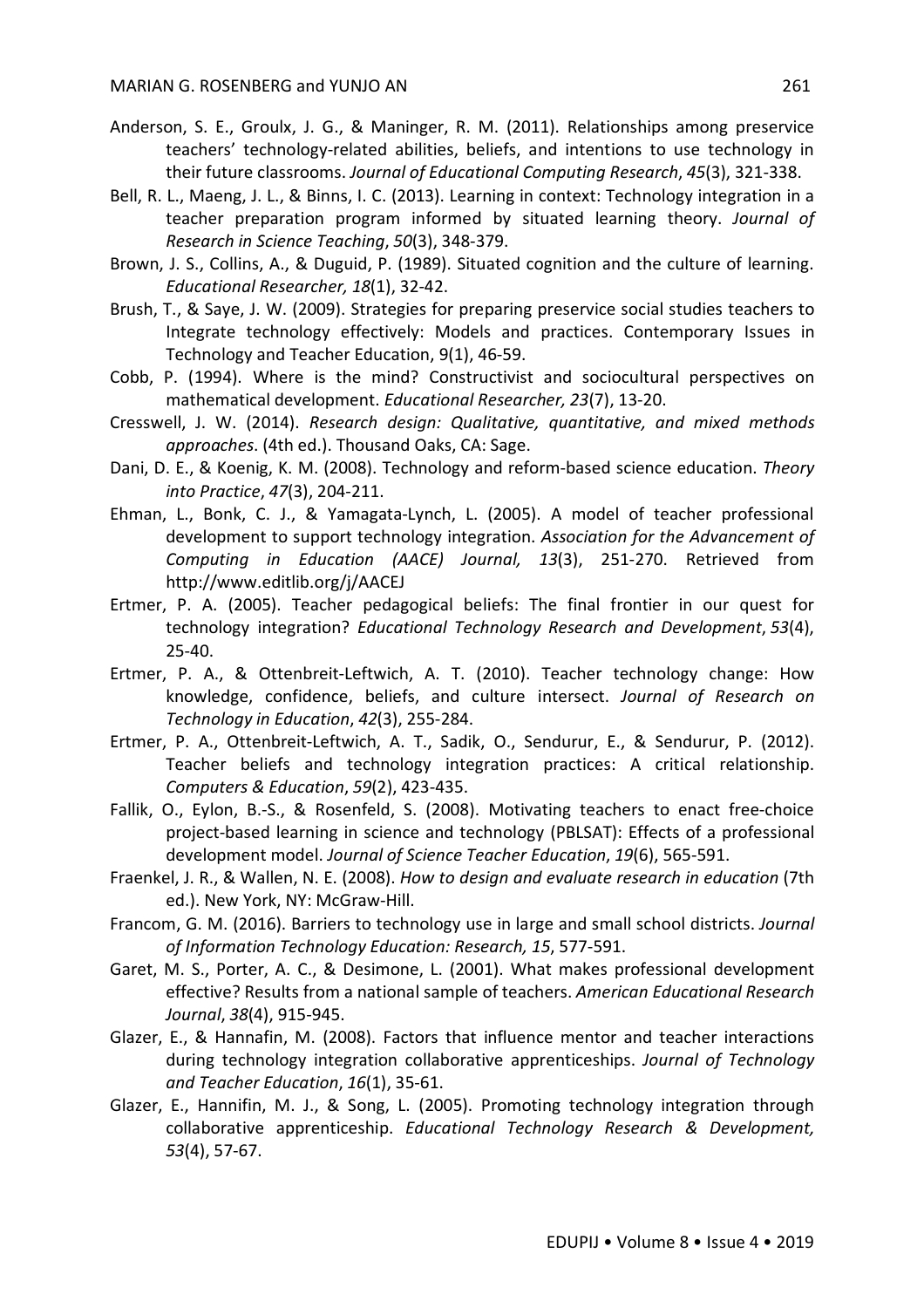- Grove, K., Strudler, N., & Odell, S. (2004). Mentoring toward technology use: Cooperating teacher practice in supporting student teachers. *Journal of Research on Technology in Education*, *37*(1), 85-109.
- Guzey, S., & Roehrig, G. H. (2009). Teaching science with technology: Case studies of science teachers' development of technology, pedagogy, and content knowledge. *Contemporary Issues in Technology and Teacher Education, 9*(1), 25-45.
- Hannafin, M. J., & Land, S. M. (1997). The foundations and assumptions of technologyenhanced student-centered learning environments. *Instructional Science*, *25,* 167- 202.
- Hanover Research. (2014, July 2). Professional development for technology integration. Retrieved from https://www.hanoverresearch.com/insights-blog/professionaldevelopment-for-technology-integration/
- Holmes, A., Polhemus, L., & Jennings, S. (2005). CATIE: A blended approach to situated professional development. Journal of Educational Computing Research, 32(4), 381- 394.
- Hughes, J. E., Kerr, S. P., & Ooms, A. (2005). Content-focused technology inquiry groups: Cases of teacher learning and technology integration. *Journal of Educational Computing Research, 32*(4), 367-379.
- Kopcha, T. J. (2010). A systems-based approach to technology integration using mentoring and communities of practice. *Educational Technology Research and Development*, *58*(2), 175-190.
- Kopcha, T. J. (2012). Teachers' perceptions of the barriers to technology integration and practices with technology under situated professional development. *Computers & Education, 59*(4), 1109-1121.
- Lave, J., & Wenger, E. (1991). *Situated learning: Legitimate peripheral participation*. Cambridge, UK: Cambridge University Press.
- Lincoln, Y., & Guba, E. (1985). *Naturalistic inquiry.* Newbury Park, CA: Sage.
- Matzen, N. J., & Edmunds, J. A. (2007). Technology as a catalyst for change: The role of professional development. *Journal of Research on Technology in Education*, *39*(4), 417-430.
- Miles, M. B., Huberman, A. M., & Saldaña, J. (2014). *Qualitative data analysis: A methods sourcebook* (3rd ed.). Thousand Oaks, CA: SAGE.
- Mishra, P., & Koehler, M. J. (2006). Technological pedagogical content knowledge: A framework for teacher knowledge. *Teachers College Record, 108*(6), 1017-1054.
- Mouza, C. (2006). Linking professional development to teacher learning and practice: A multi-case study analysis of urban teachers. *Journal of Educational Computing Research*, *34*(4), 405-440.
- National Research Council. (1996). *National science education standards*. Washington, DC: National Academy Press.
- NGSS Lead States. (2013). Next generation science standards: For states, by states. Retrieved From

http://epsc.wustl.edu/seismology/book/presentations/2014 Promotion/NGSS 2013. pdf

Odom, A. L., Marszalek, J. M., Stoddard, E. R., & Wrobel, J. M. (2011). Computers and traditional teaching practices: Factors influencing middle level students' science achievement and attitudes about science. *International Journal of Science Education*, *33*(17), 2351-2374.